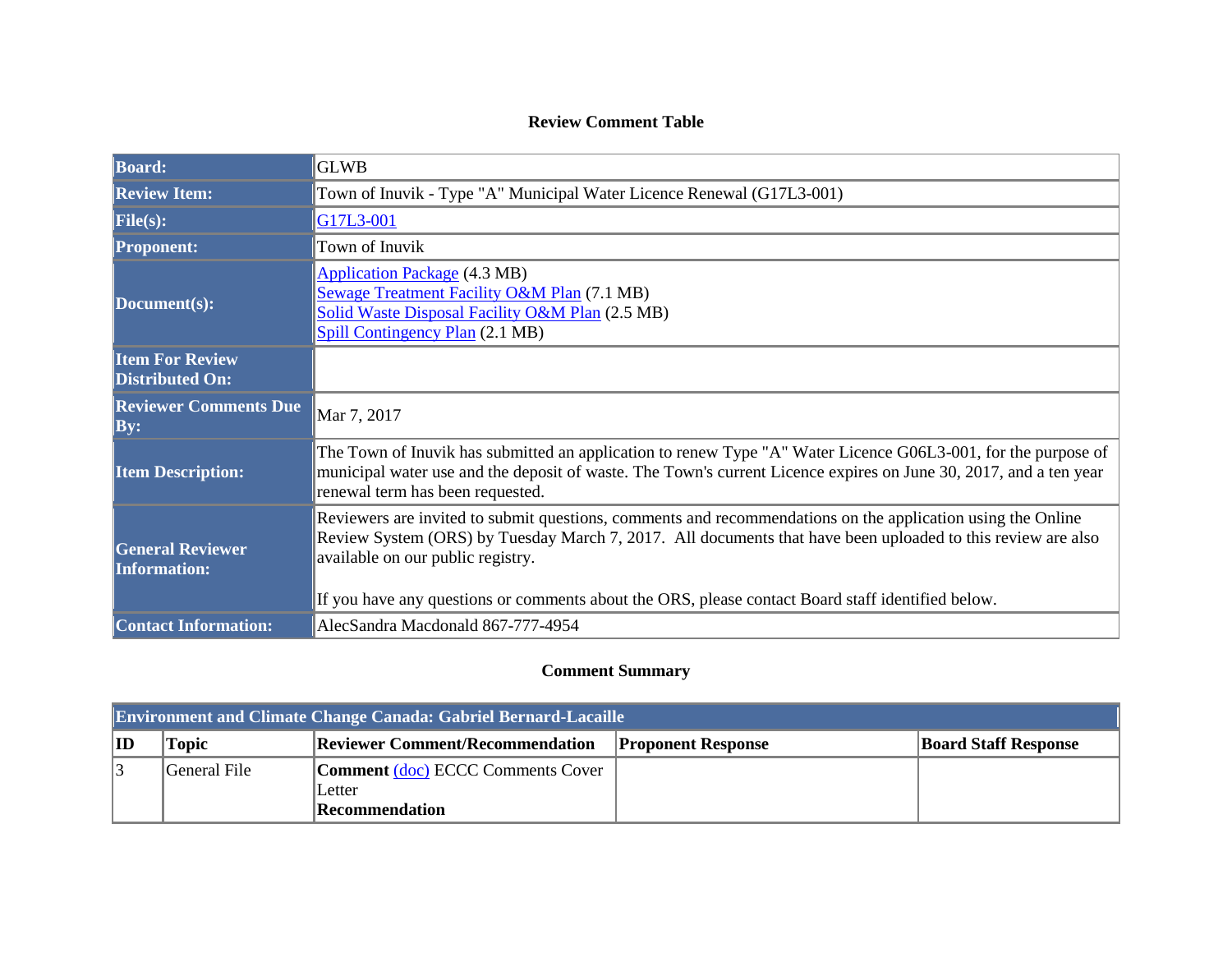| $\vert$ 1   | $ECCC 1 -$<br>Submission in<br>Support of Inuvik's<br>Application for<br>Renewal, Section<br>2.1.3 Surveillance<br>Network Program<br>$(SNP)$ , p.4 -<br>Monitoring at SNP<br>0036-4 and 0036-5 | <b>Comment</b> The existing water license<br>states that water at station numbers 0036-4<br>and 0036-5 shall be sampled monthly,<br>during periods of flow, and analyzed for a<br>number of parameters including metals,<br>BOD5, suspended solids, oil and grease,<br>and phenols. However, no discussion or<br>results indicating the quality of water at<br>these stations has been provided by the<br>Town of Inuvik (the Proponent).<br><b>Recommendation</b> Environment and<br>Climate Change Canada (ECCC)<br>recommends that - the Proponent provide<br>results of sampling at SNP 0036-4 and<br>0036-5 and discuss any implications for<br>water quality.                                                                                                                                                                              | Mar 27: This information, as well as a<br>discussion of relevant findings, can be<br>found in the Year End Summary Reports<br>provided to the GLWB. See attached 2016<br>Report. |  |
|-------------|-------------------------------------------------------------------------------------------------------------------------------------------------------------------------------------------------|--------------------------------------------------------------------------------------------------------------------------------------------------------------------------------------------------------------------------------------------------------------------------------------------------------------------------------------------------------------------------------------------------------------------------------------------------------------------------------------------------------------------------------------------------------------------------------------------------------------------------------------------------------------------------------------------------------------------------------------------------------------------------------------------------------------------------------------------------|----------------------------------------------------------------------------------------------------------------------------------------------------------------------------------|--|
| $ 2\rangle$ | ECCC 2 - Spill<br>Contingency Plan,<br>Section 2.5 Off-Site<br>Resources, p.5 -<br><b>ECCC</b> Emergency<br><b>Contact Number</b>                                                               | <b>Comment</b> In the Off-Site Resources<br>section of the Spill Contingency Plan,<br>ECCC notes an incorrect contact number<br>for ECCC (867-669-4725).<br><b>Recommendation</b> In the case of a spill or<br>emergency, the 24 Hour Northwest<br>Territories Spill Report Line should be<br>contacted first by the Proponent, who will<br>then involve ECCC Emergencies when<br>appropriate. For information relating to the<br>environmental enforcement and reporting<br>requirements under the Canadian<br>Environmental Protection Act and the<br>Fisheries Act please contact ECCC<br>Environmental Enforcement at 867-669-<br>4730. The ECCC National Environmental<br>Emergencies Centre (NEEC) will provide<br>technical and scientific environmental<br>advice and assistance to the lead agency,<br>in the event of an environmental | <b>Mar 27:</b> The Spill Contingency Plan is to<br>be updated on a regular basis. This will be<br>captured in the next revision of the<br>document.                              |  |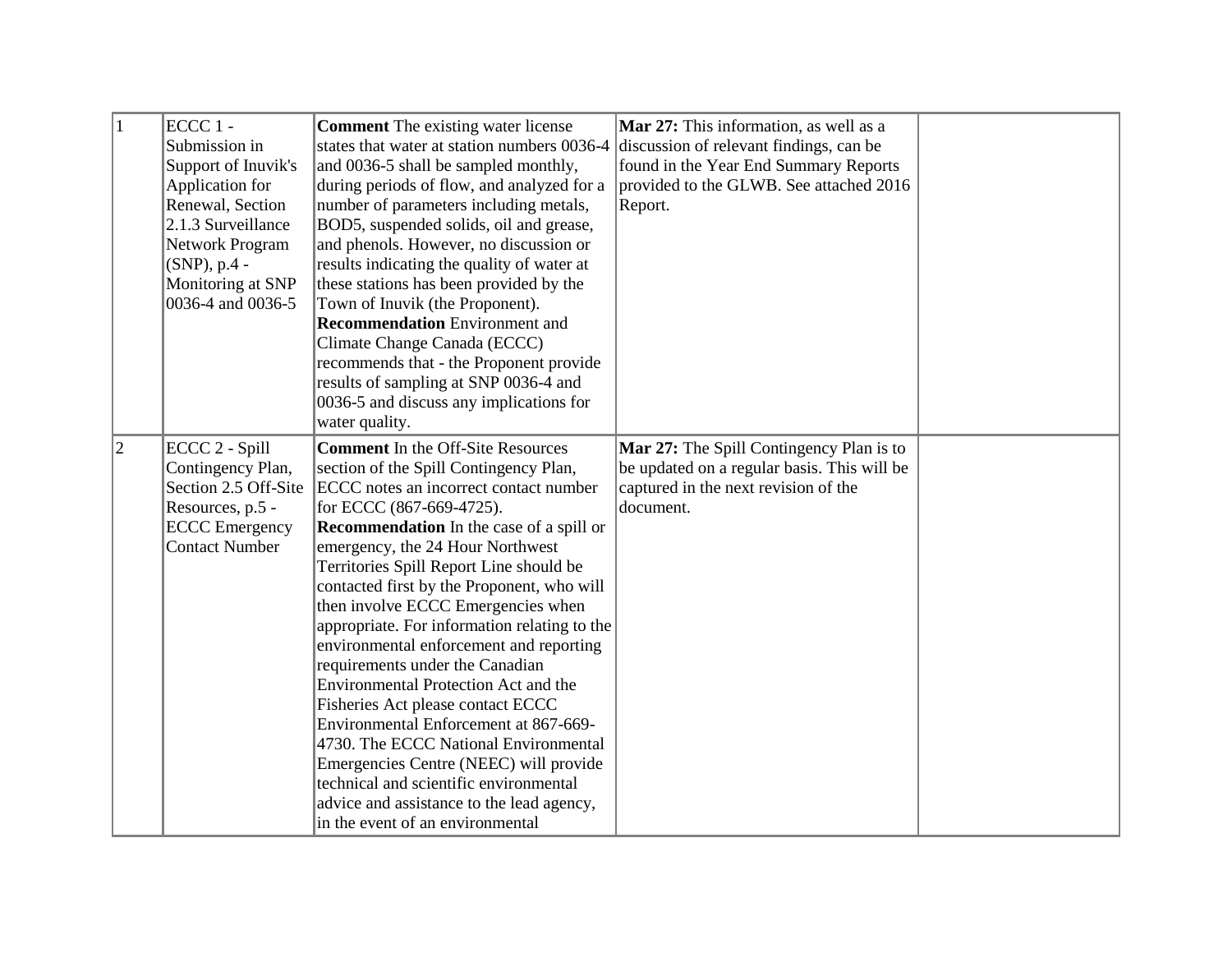|              |                                                                                    | emergency. A lead agency is described as<br>the governmental authority that regulates<br>or has authority over the activity from<br>which the emergency originated. NEEC<br>can be contacted at 1-866-283-2333.                                                                                                                                                                                                                                                                                                                                                                                                                                                                                                                                                                                                                                                                                                                                                                                                                                                              |                           |                             |
|--------------|------------------------------------------------------------------------------------|------------------------------------------------------------------------------------------------------------------------------------------------------------------------------------------------------------------------------------------------------------------------------------------------------------------------------------------------------------------------------------------------------------------------------------------------------------------------------------------------------------------------------------------------------------------------------------------------------------------------------------------------------------------------------------------------------------------------------------------------------------------------------------------------------------------------------------------------------------------------------------------------------------------------------------------------------------------------------------------------------------------------------------------------------------------------------|---------------------------|-----------------------------|
|              | <b>GNWT - ENR: Patrick Clancy</b>                                                  |                                                                                                                                                                                                                                                                                                                                                                                                                                                                                                                                                                                                                                                                                                                                                                                                                                                                                                                                                                                                                                                                              |                           |                             |
| $ $ ID       | <b>Topic</b>                                                                       | <b>Reviewer Comment/Recommendation</b>                                                                                                                                                                                                                                                                                                                                                                                                                                                                                                                                                                                                                                                                                                                                                                                                                                                                                                                                                                                                                                       | <b>Proponent Response</b> | <b>Board Staff Response</b> |
| $\mathbf{1}$ | <b>General File</b>                                                                | Comment (doc) Letter of<br>Recommendation<br><b>Recommendation</b>                                                                                                                                                                                                                                                                                                                                                                                                                                                                                                                                                                                                                                                                                                                                                                                                                                                                                                                                                                                                           |                           |                             |
| $ 2\rangle$  | Topic 1: Part A -<br>Scope and<br>Definitions of<br><b>Inuvik Water</b><br>Licence | <b>Comment</b> To reflect current updates and<br>maintain consistency with other Water<br>Licences issued in the NWT, the GLWB<br>should consider adding or adjusting the<br>following definitions in Part A - Scope<br>and Definitions of the Inuvik Water<br>Licence: Municipal Sewage Sludge is a<br>mixture of water and non-stabilized solids<br>separated from various types of<br>wastewater as a result of a natural or<br>artificial process. Reclamation means<br>activities which facilitate the return of<br>areas affected by the Waste Disposal<br>Facilities to viable and, wherever<br>practicable, self-sustaining ecosystems<br>that are compatible with a healthy<br>environment, human activities, and<br>surrounding environment. Sewage Sludge<br>Treatment Facility comprises the area and<br>engineered structures designed to treat<br>Sewage sludge. Unauthorized discharge<br>means a release or discharge of any Water<br>or Waste not authorized under this<br>Licence. The term "Abandonment and<br>restoration" has been replaced by "Closure | Mar 27: Noted             |                             |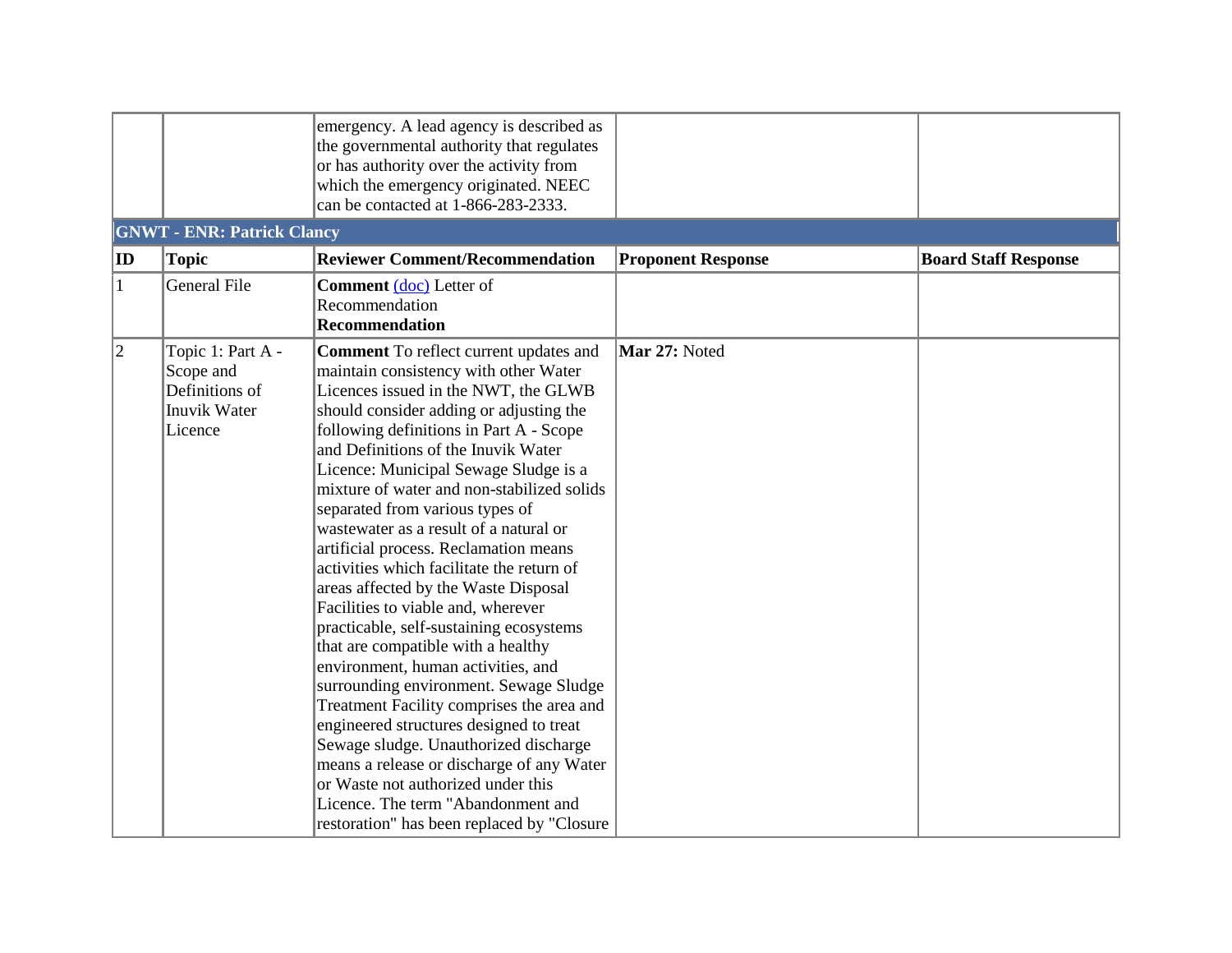|           |                                                       | and reclamation" in other NWT Board<br>jurisdictions and most recent Water<br>Licences, and "Closure and reclamation"<br>should be used where appropriate within<br>Inuvik's Water Licence. In the same<br>manner, the term "Spill Contingency<br>Planning" is now commonly used in NWT<br>Water Licences and should be used where<br>appropriate in Inuvik Water Licence such<br>as Part G.<br><b>Recommendation 1) ENR recommends</b><br>that the above definitions and updated<br>terminology be added to Inuvik $\tilde{A}\xi \hat{A} \epsilon \hat{A}^{TM} s$<br>Water Licence.                                                                                                                                                                                                                                                                                                                                                                                    |               |  |
|-----------|-------------------------------------------------------|-------------------------------------------------------------------------------------------------------------------------------------------------------------------------------------------------------------------------------------------------------------------------------------------------------------------------------------------------------------------------------------------------------------------------------------------------------------------------------------------------------------------------------------------------------------------------------------------------------------------------------------------------------------------------------------------------------------------------------------------------------------------------------------------------------------------------------------------------------------------------------------------------------------------------------------------------------------------------|---------------|--|
| $\vert$ 3 | Topic 2: Changes to<br>Part B – General<br>Conditions | <b>Comment ENR notes that Part B, Item 1</b><br>of the current Inuvik Water Licence does<br>not contain the following conditions: . A<br>description of sewage sludge management<br>activities; Any updates and/or revisions<br>to approved management plans (with brief<br>summary in the introduction); . The annual<br>quantity of hazardous material stored on<br>site and shipped off site (if any); The<br>Licensee shall operate in accordance with<br>the plans and programs approved pursuant<br>to the conditions of this Licence and with<br>any revisions to the plans and programs as<br>may be made pursuant to the conditions of<br>this Licence and as approved by the<br>Board. If any plan is not approved by the<br>Board, the Licensee shall revise the plan<br>as requested by the Board. Similar<br>conditions have been included in the more<br>recent municipal Water Licences issued in<br>the NWT.<br><b>Recommendation 1) ENR recommends</b> | Mar 27: Noted |  |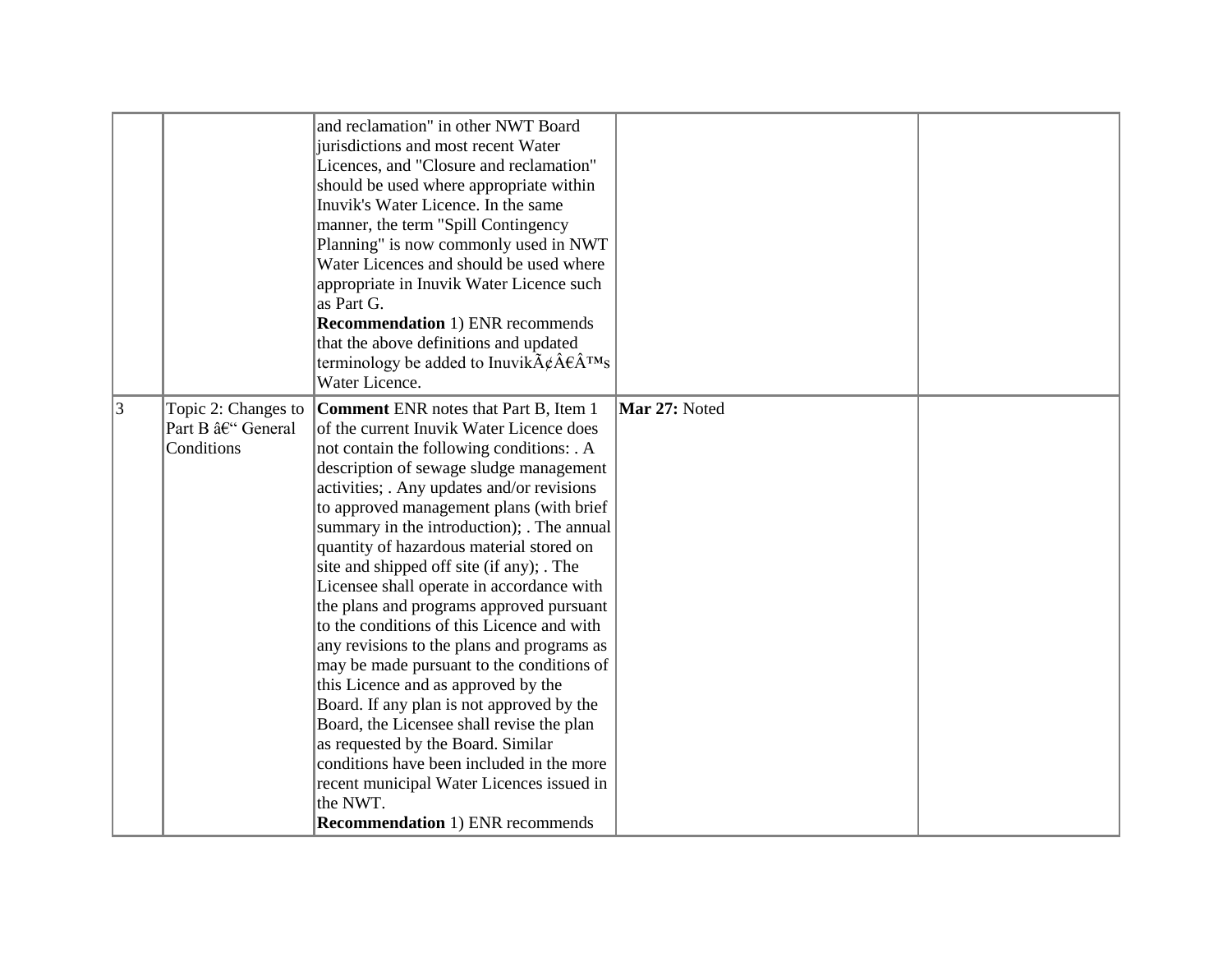|                |                                        | that the above (or similar) general<br>conditions be added to the Inuvik Water<br>Licence to provide the necessary clarity<br>and to better align with current NWT<br>Water Licences.                                                                                                                                                                                                                                                                                                                                                                                                                                                                                                                                                                                                                        |                                                                                   |  |
|----------------|----------------------------------------|--------------------------------------------------------------------------------------------------------------------------------------------------------------------------------------------------------------------------------------------------------------------------------------------------------------------------------------------------------------------------------------------------------------------------------------------------------------------------------------------------------------------------------------------------------------------------------------------------------------------------------------------------------------------------------------------------------------------------------------------------------------------------------------------------------------|-----------------------------------------------------------------------------------|--|
| 4              | Topic 3: Part D –<br>to Waste Disposal | <b>Comment</b> ENR notes conditions such as<br>Conditions Applying follows have been included in the more<br>recent municipal Water Licences issued in<br>the NWT in Part D - Conditions Applying<br>to Waste Disposal. Note that for clarity<br>purposes for the Licensee, the Board may<br>regroup and identify conditions under<br>Sewage and Solid Waste. . The Licensee<br>shall ensure that any unauthorized Wastes<br>associated with this undertaking do not<br>enter any Waters. The Licensee shall<br>immediately notify an Inspector of the<br>exceedance of any effluent quality<br>criterion.<br><b>Recommendation 1) ENR recommends</b><br>that these conditions be added to the<br>Inuvik Water Licence to ensure the<br>necessary provision and clarity towards<br>waste disposal practices. | Mar 27: Noted                                                                     |  |
| $\overline{5}$ | Topic 4: Part F –<br>Planning          | <b>Comment</b> ENR notes that similar<br>Conditions Applying conditions have been included in the more<br>to Spill Contingency recent municipal Water Licences issued in<br>the NWT. . The Licensee shall act in<br>accordance with the approved Spill<br>Contingency Plan, and shall annually<br>review the Plan and make the necessary<br>revisions to reflect changes in operations,<br>technology, chemicals or fuels, or as<br>directed by the Board. Revisions to the<br>Plans shall include a brief summary of the                                                                                                                                                                                                                                                                                    | <b>Mar 27:</b> The Spill Contingency Plan is to<br>be updated on a regular basis. |  |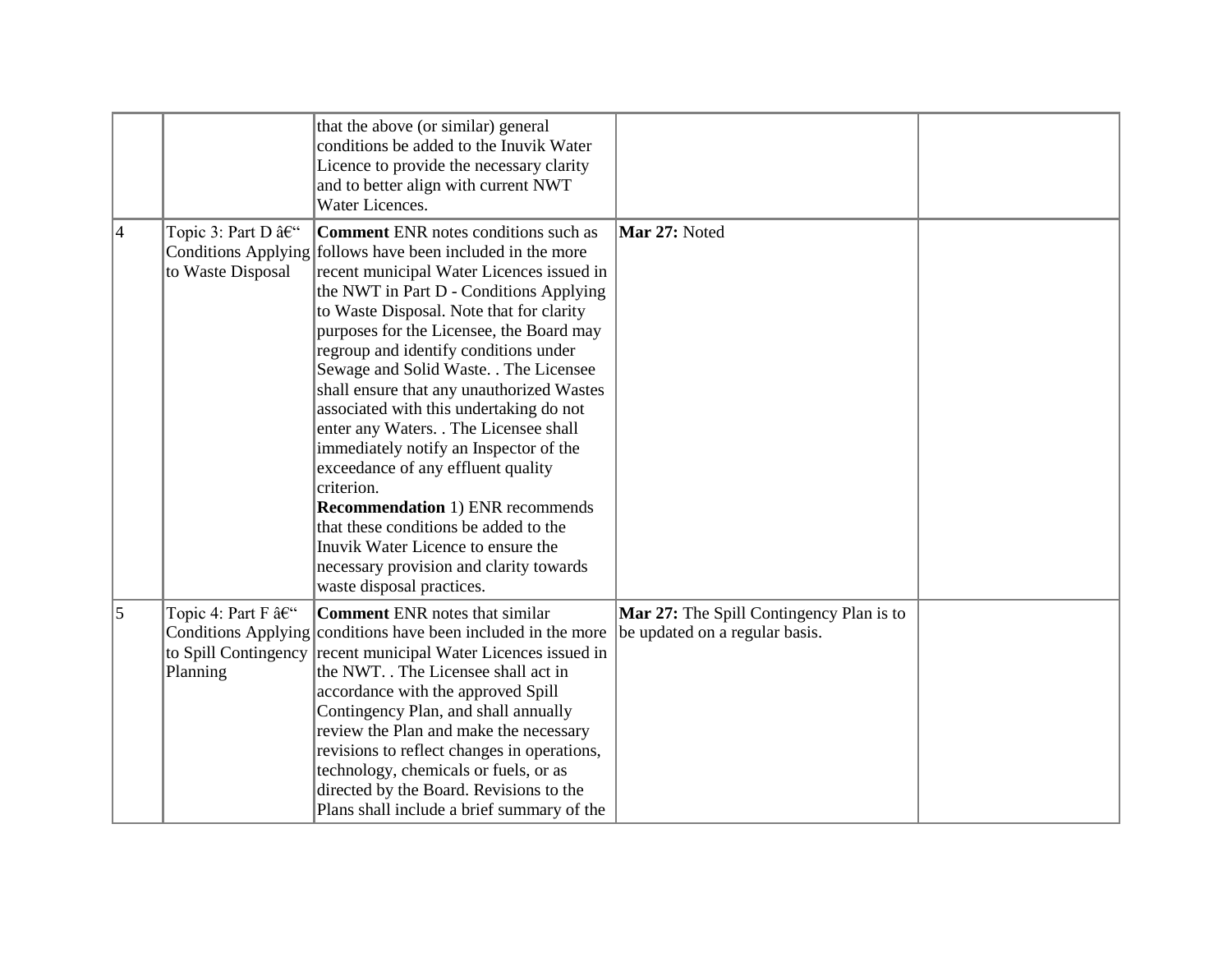|    |                                                                                | changes made, and shall be submitted to<br>the Board, for approval, at least sixty (60)<br>days prior to any proposed changes to the<br>requirements I the approved Plan. . All<br>spills and Unauthorized Discharges of<br>Water or Waste shall be reclaimed to the<br>satisfaction of an inspector.<br><b>Recommendation 1) ENR recommends</b><br>addition of similar conditions to Inuvik<br>Water Licence to foster the necessary<br>provision towards Spill Contingency<br>Planning (Part G).                                                                                                                                                                                                                                                                                                                                                                                                                                                                                                                             |                                                                                                                                                                                                                                                                                                                                                                                                                                                                                  |  |
|----|--------------------------------------------------------------------------------|--------------------------------------------------------------------------------------------------------------------------------------------------------------------------------------------------------------------------------------------------------------------------------------------------------------------------------------------------------------------------------------------------------------------------------------------------------------------------------------------------------------------------------------------------------------------------------------------------------------------------------------------------------------------------------------------------------------------------------------------------------------------------------------------------------------------------------------------------------------------------------------------------------------------------------------------------------------------------------------------------------------------------------|----------------------------------------------------------------------------------------------------------------------------------------------------------------------------------------------------------------------------------------------------------------------------------------------------------------------------------------------------------------------------------------------------------------------------------------------------------------------------------|--|
| 16 | Topic 5: SNP<br><b>Effluent Monitoring</b><br>of Sewage Disposal<br>Monitoring | <b>Comment</b> Carbonaceous Biochemical<br>Oxygen Demand (CBOD) was selected as<br>a preferable parameter to measure<br>Facilities $\hat{a} \in CBOD$ wastewater effluent quality in southern<br>Canadian jurisdictions, with the adoption<br>of the Canada-wide Wastewater System<br>Effluent Regulations (WSER). The WSER<br>do not yet apply to wastewater treatment<br>systems in Canada's North and it is<br>unknown when the WSER will be<br>legislated in the NWT because of the<br>unique challenges presented in the<br>Northern environment. In the spirit of<br>harmonizing wastewater treatment<br>systems' monitoring requirements, BOD<br>has been replaced by CBOD within NWT<br>Water Licences, allowing for comparison<br>between NWT wastewater treatments<br>systems performance with its southern<br>Canadian counterparts. Inuvik's current<br>licence requires monitoring of<br>Biochemical Oxygen Demand (BOD5) at<br>SNP 0036-3 (compliance point), as well as<br>SNP 0036-6, SNP 0036-7 and SNP 0036- | <b>Mar 27:</b> Changing to cBOD as the<br>measured parameter is not yet legislated in<br>the NWT, however, to transition to this<br>approach, the measured parameter of the<br>limit should be comparable to the existing,<br>not the WSER's in Southern Canada<br>$ $ (cBOD is typically between 80 and 90%)<br>of BOD). Testing both BOD and cBOD<br>over a set course of time would provide a<br>basis for a site specific ratio to be<br>established for the Town of Inuvik. |  |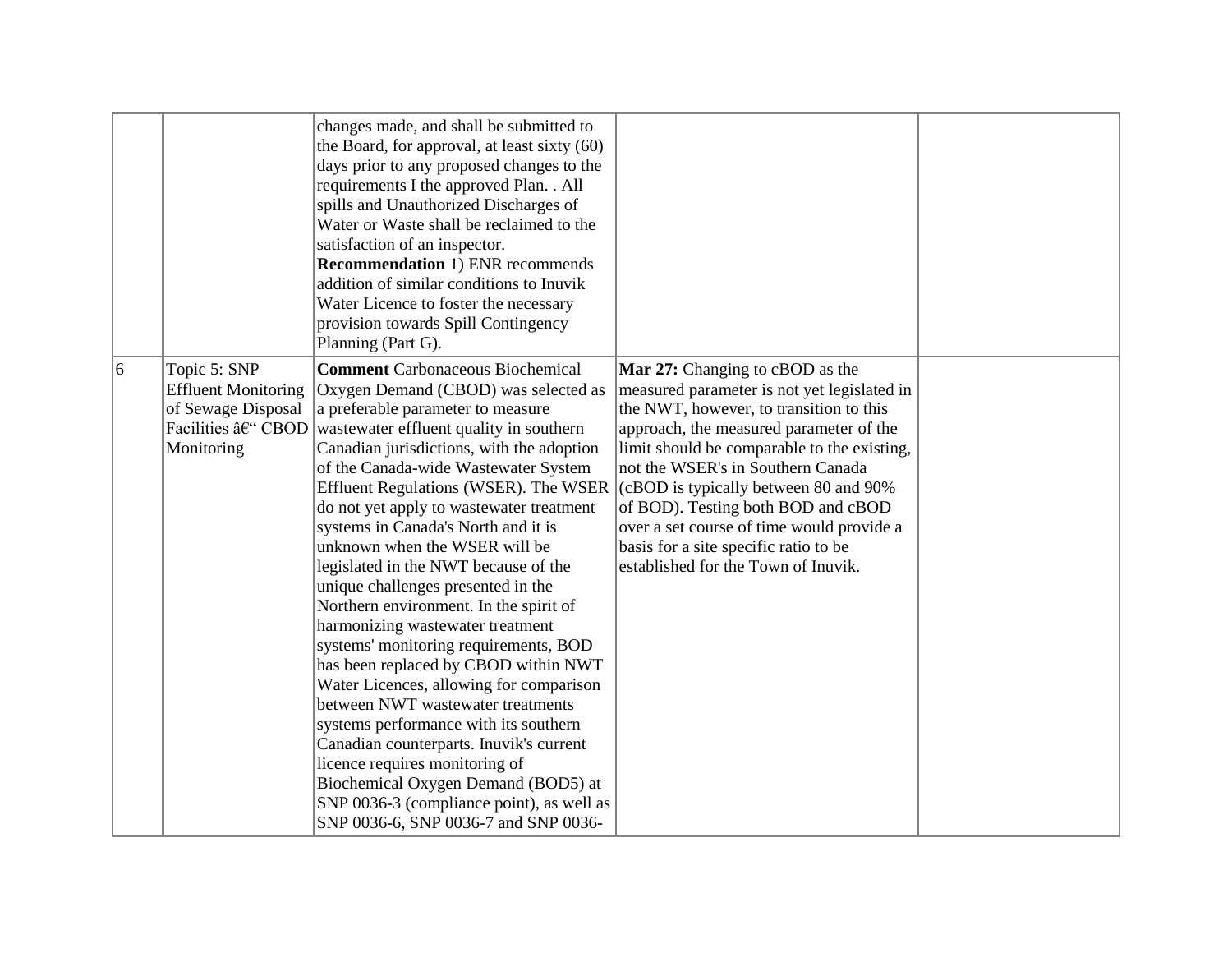|    |                                                                | 8. In past Water Licences renewals, ENR<br>recommended that both parameters be<br>monitored to establish a CBOD/BOD<br>trend ratio specific to a sewage/wastewater<br>treatment system. During Fort Providence<br>last Water Licence renewal in July 2016,<br>an EQC for CBOD was derived at 90% of<br>BOD value by looking at the trend<br>analysis submitted by the City of<br>Yellowknife (MV2009L3-0007). This<br>CBOD/BOC ratio reflected a 3 years<br>analysis of wastewater effluent monitoring<br>data.<br><b>Recommendation 1) ENR recommends</b><br>BOD monitoring to be replaced by CBOD<br>in order to align with southern Canadian<br>jurisdictions in using this parameter to<br>assess wastewater treatment quality<br>through oxygen-consuming capability of |               |  |
|----|----------------------------------------------------------------|------------------------------------------------------------------------------------------------------------------------------------------------------------------------------------------------------------------------------------------------------------------------------------------------------------------------------------------------------------------------------------------------------------------------------------------------------------------------------------------------------------------------------------------------------------------------------------------------------------------------------------------------------------------------------------------------------------------------------------------------------------------------------|---------------|--|
| 17 | Topic 6: Sewage<br><b>Treatment Facility</b><br>(STF) O&M Plan | sewage discharges.<br><b>Comment A Sewage Treatment Facility</b><br>O&M plan was submitted as part of this<br>application providing important<br>information on the design and operation of<br>Inuvik's wastewater treatment cells<br>system. The recently produced MVLWB<br>O&M templates for Sewage Treatment<br>Facility O and M Plan, recommends the<br>following information be included within<br>an STF O&M Plan : Facility Location<br>Coordinates; Name, contact info &<br>roles/responsibilities of each staff member<br>working at STF; Annual volume of<br>wastewater collected in piped system in<br>m3/year; Date of decommissioning of the<br>STF (if unknown, estimate year); Ground                                                                         | Mar 27: Noted |  |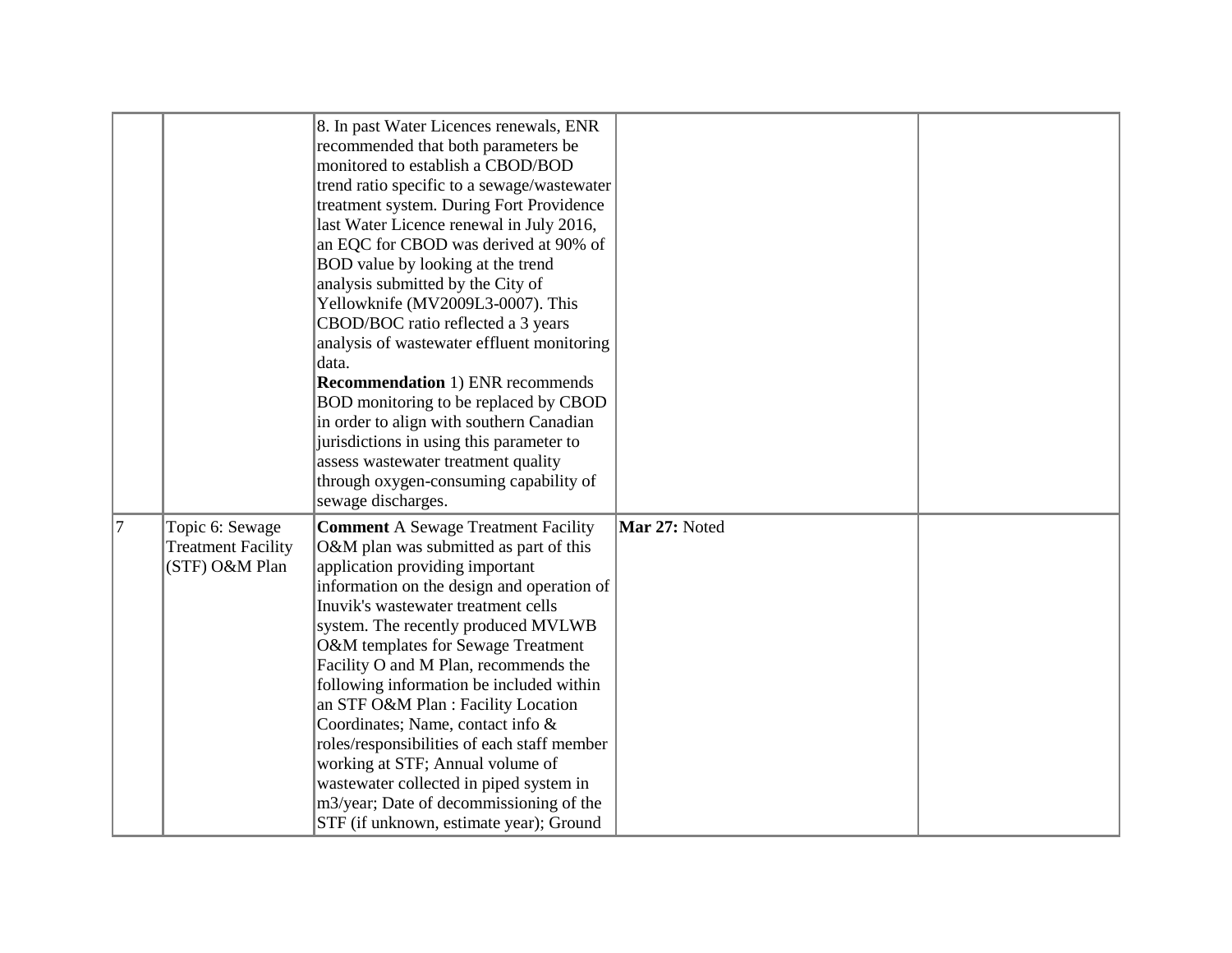|   |                                                                                         | Conditions relating to permafrost in and<br>around the community in which the STF is<br>located (Permafrost, Continuous<br>permafrost, Discontinuous permafrost);<br>How the sludge is disposed of (after being)<br>transferred to the sludge cells); Annual<br>flow design; Where are records of<br>annual/yearly quantities of sewage<br>discharged to the STF are kept; Summary<br>of any closure and reclamation work<br>completed; Summary of any studies<br>requested; Records of repairs and<br>upgrades; etc.<br><b>Recommendation 1) ENR recommends</b><br>that Inuvik $\tilde{A}\xi \hat{A} \in \hat{A}^{TM}$ s current STF O&M<br>(or future versions) be updated to provide<br>the above information on the wastewater<br>treatment system. During this updating<br>process of the STF O&M plan, the Town<br>may also refer to the MVLWB O&M<br>template specific to Engineered Lagoons<br>(Schedule C) and/or Natural Lake Lagoon<br>(Schedule B) for additional<br>information/details that Land and Water<br>Boards are expecting within STF O&M<br>plans. |               |  |
|---|-----------------------------------------------------------------------------------------|---------------------------------------------------------------------------------------------------------------------------------------------------------------------------------------------------------------------------------------------------------------------------------------------------------------------------------------------------------------------------------------------------------------------------------------------------------------------------------------------------------------------------------------------------------------------------------------------------------------------------------------------------------------------------------------------------------------------------------------------------------------------------------------------------------------------------------------------------------------------------------------------------------------------------------------------------------------------------------------------------------------------------------------------------------------------------|---------------|--|
| 8 | Topic 7: Sewage<br><b>Treatment Facility</b><br>(STF) O&M Plan<br>– Sludge<br>Treatment | <b>Comment</b> The STF O&M plan specifies,<br>section 3.3.5, that sludge was transferred<br>from the primary cells to the sludge<br>holding cells (last transfer occurring in<br>1993). Section 3.3.1 described that runoff<br>water is often trapped in the sludge<br>holding cells and should be removed<br>through pumping to prevent erosion of the<br>dykes. Section 3.3.8 of the STF also<br>reported a possible reduction of sludge                                                                                                                                                                                                                                                                                                                                                                                                                                                                                                                                                                                                                                | Mar 27: Noted |  |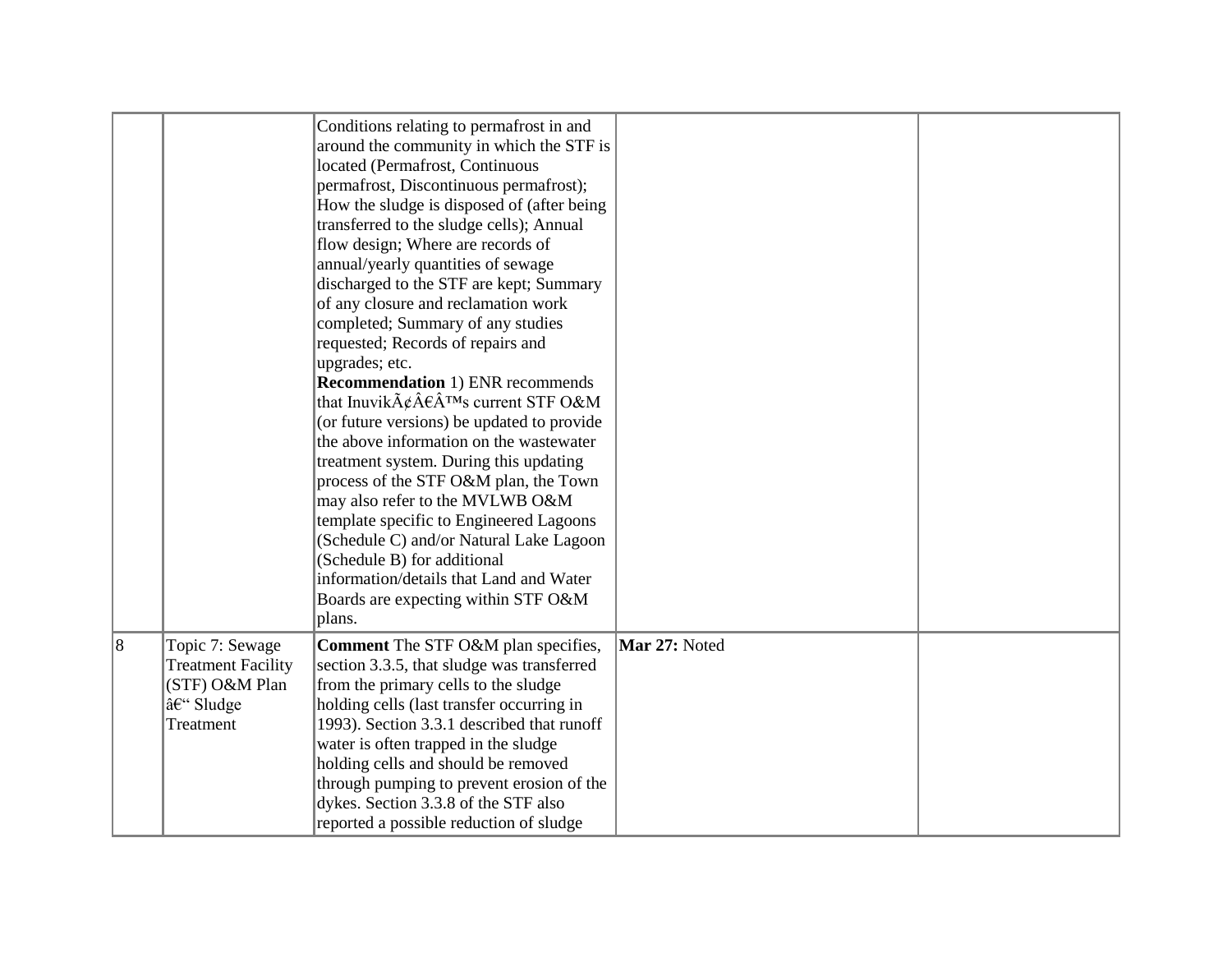|    |                                                                                    | transfer operations and sludge<br>accumulation since enzyme addition<br>procedures were initiated shortly after<br>1993.<br><b>Recommendation 1) ENR recommends</b><br>that sludge holding cells runoff<br>accumulation be added to the items to be<br>inspected and removed, to prevent erosion<br>of the dykes.                                                                                                                                                                                                                                                                                                             |                                                                                           |  |
|----|------------------------------------------------------------------------------------|-------------------------------------------------------------------------------------------------------------------------------------------------------------------------------------------------------------------------------------------------------------------------------------------------------------------------------------------------------------------------------------------------------------------------------------------------------------------------------------------------------------------------------------------------------------------------------------------------------------------------------|-------------------------------------------------------------------------------------------|--|
| 9  | None                                                                               | <b>Comment None</b><br><b>Recommendation</b> 2) ENR recommends<br>that details on enzyme additions<br>procedures to the wastewater treatment<br>cells be provided within the current or<br>subsequent updated versions of the STF<br>O&M plan.                                                                                                                                                                                                                                                                                                                                                                                | Mar 27: Noted. See Section 2.7 Enzyme<br>Treatment in March 2012 update of O&M<br>for STF |  |
| 10 | Topic 8: ENR<br>Inspector<br><b>Information Update</b><br>and GLWB<br>Notification | <b>Comment</b> Section 4.0 of the STF O&M<br>Plan refers to Indian and Northern Affairs<br>Canada Inspector Jan Davies. Following<br>devolution, GNWT Environment and<br>Natural Resources has taken over<br>responsibility for Water Licence<br>inspections.<br><b>Recommendation 1) ENR recommends</b><br>the department, name and contact<br>information be updated to GNWT<br>Environment and Natural Resources,<br>Water Resources Officer Lloyd Gruben, at<br>867.678.6650. Contact information within<br>the SCP should be revised and updated as<br>necessary to prevent any delays in time of<br>spills emergencies. | Mar 27: Noted                                                                             |  |
| 11 | None                                                                               | <b>Comment None</b><br><b>Recommendation</b> 2) Contact information<br>referring to AANDC within the                                                                                                                                                                                                                                                                                                                                                                                                                                                                                                                          | Mar 27: Noted                                                                             |  |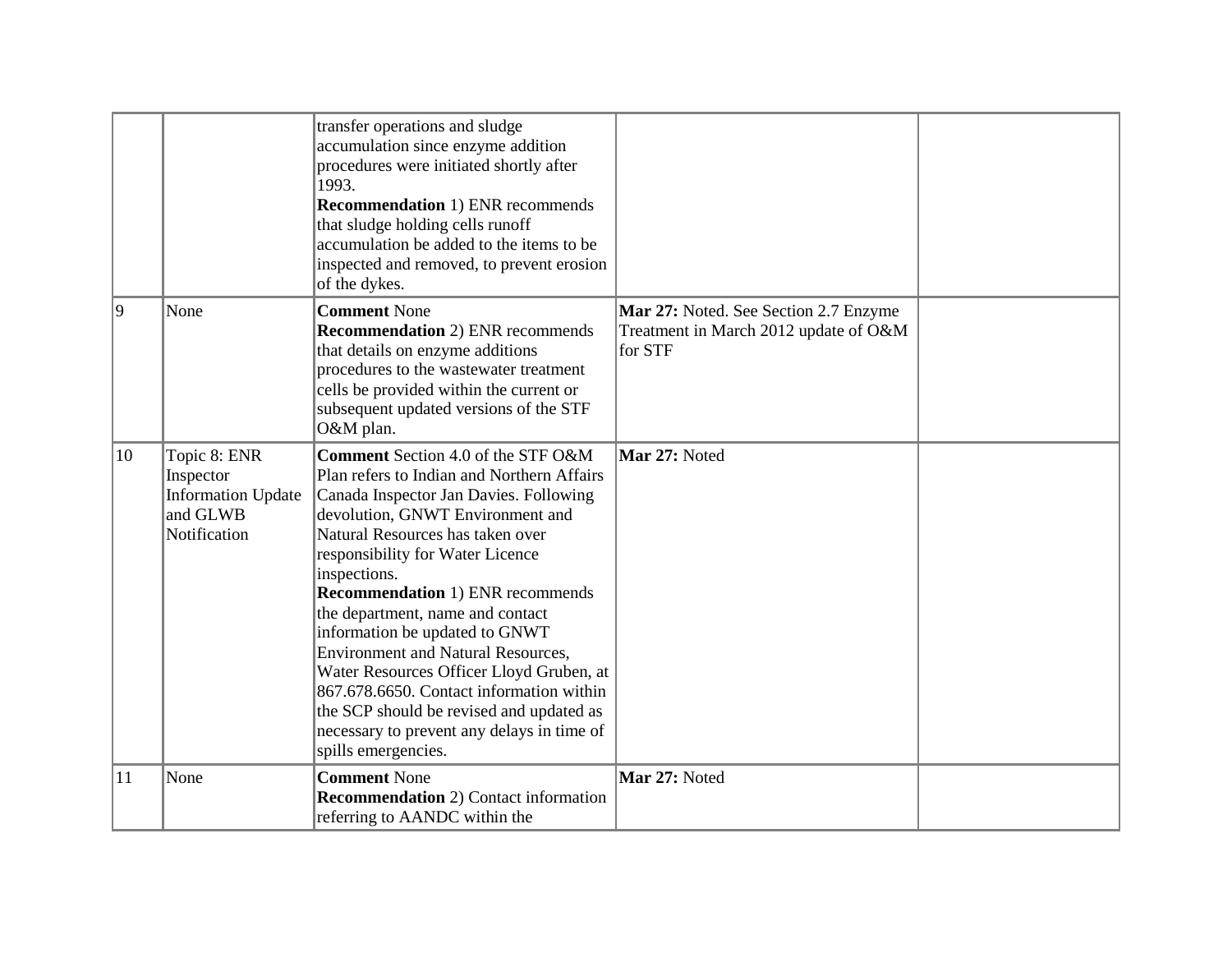|    |                                                                                                          | Application Package should also be<br>revised to ENR contact.                                                                                                                                                                                                                                                                                                                                                                                                                                                                                                                                                                                                                                                                                                                                                                                                                                                                                                                              |                                                                                                                                              |  |
|----|----------------------------------------------------------------------------------------------------------|--------------------------------------------------------------------------------------------------------------------------------------------------------------------------------------------------------------------------------------------------------------------------------------------------------------------------------------------------------------------------------------------------------------------------------------------------------------------------------------------------------------------------------------------------------------------------------------------------------------------------------------------------------------------------------------------------------------------------------------------------------------------------------------------------------------------------------------------------------------------------------------------------------------------------------------------------------------------------------------------|----------------------------------------------------------------------------------------------------------------------------------------------|--|
| 12 | None                                                                                                     | <b>Comment None</b><br><b>Recommendation</b> 3) Part D, Item 5 of<br>Inuvik current Water Licence specifies<br>that the Licensee shall advise an Inspector<br>at least ten $(10)$ days prior to initiating the<br>Batch Decant of the sewage lagoon. The<br>GLWB may also be advised of the decant<br>at the same time as inspector, as currently<br>done in other NWT Water Licences,<br>which would require that such<br>specification be made this condition.                                                                                                                                                                                                                                                                                                                                                                                                                                                                                                                           | Mar 27: Noted                                                                                                                                |  |
| 13 | Topic 9: Spill<br>Contingency Plan<br>– Staff Roles and<br>Responsibilities of<br>Spill Response<br>Team | <b>Comment</b> Section 2.11.4 of Inuvik SCP<br>provides the Procedures for Initial<br>Actions. One very important step to be<br>conducted as Initial Actions is the<br>Activation of the Spill Response Team (or<br>responding personnel), as specified in<br>2007 INAC Spill Contingency Guidelines<br>("Procedures for initial action" - Section<br>2.3). The SCP Guidelines also specifies<br>(section 2.2) that the response organization<br>should identify each employee's associated<br>duties (roles and responsibilities during a<br>spill emergency), as well as 24 hour<br>telephone numbers for employee(s)<br>responsible for activating the plan. While<br>section 2.4 of Inuvik SCP provided<br>contact information for the spill response<br>personnel as well as their Job title, the<br>roles and responsibilities of these staff<br>members within the Spill Response Team<br>were not identified. It is also noted that no<br>employee was assigned the important role | Mar 27: The Spill Contingency Plan is to<br>be updated on a regular basis. This will be<br>captured in the next revision of the<br>document. |  |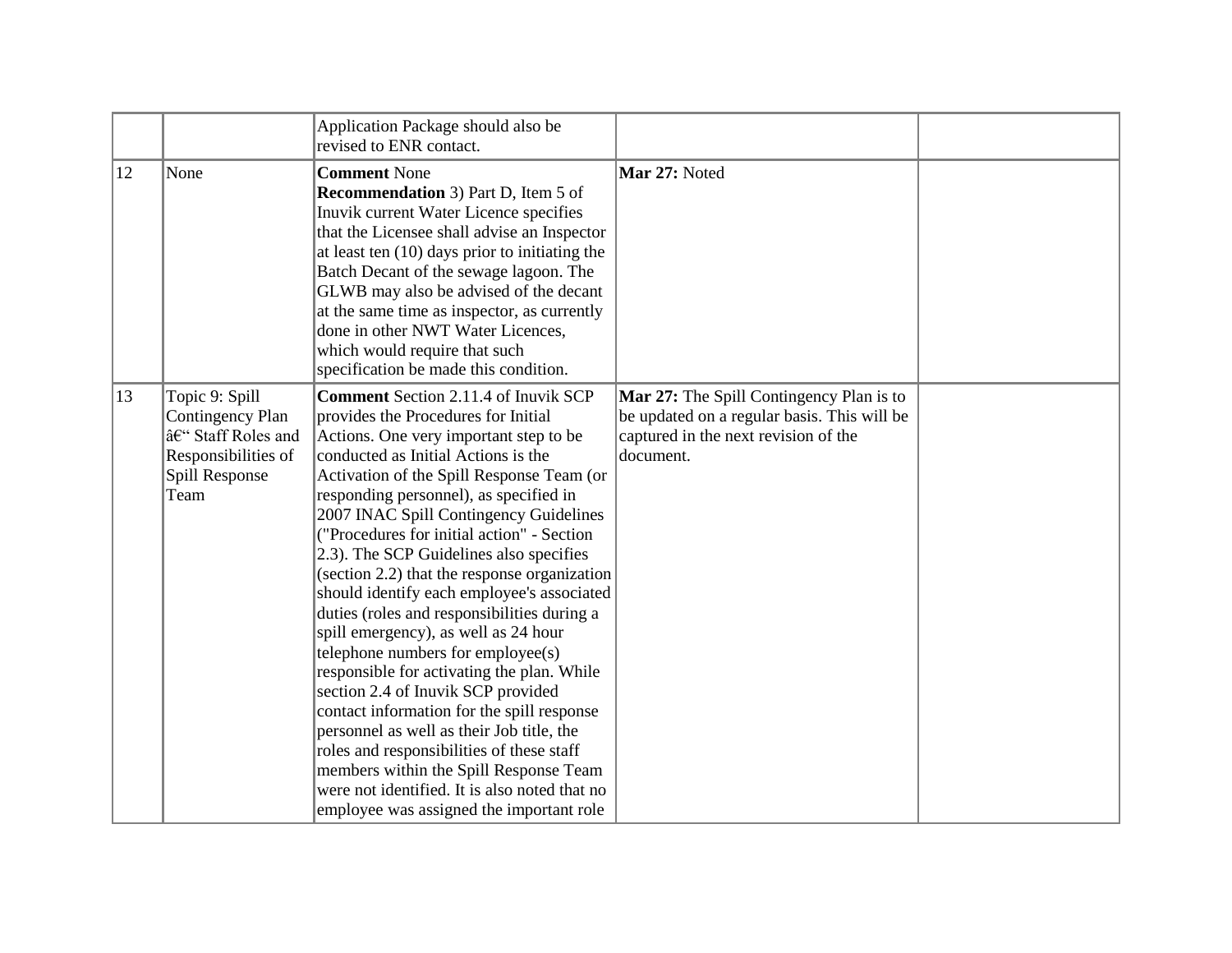|    |                                                                                                                               | of On-Site Supervisor (see below<br>comment).<br><b>Recommendation 1) ENR recommends</b><br>that the employee who will assume the<br>role of $\tilde{A}\xi \hat{A} \xi \hat{A} \in \Omega$ n-Site<br>Supervisor $\tilde{A}\xi \hat{A}\xi \hat{A}$ in the eventuality of<br>a spill emergency situation be identified<br>within the Inuvik SCP. ENR further<br>recommends that alternate(s) to the On-<br>Site Supervisor be identified within the<br>plan for times that the On-Site Supervisor<br>may not be available.                                                                                                                                                                                            |                                                                                                                                              |  |
|----|-------------------------------------------------------------------------------------------------------------------------------|---------------------------------------------------------------------------------------------------------------------------------------------------------------------------------------------------------------------------------------------------------------------------------------------------------------------------------------------------------------------------------------------------------------------------------------------------------------------------------------------------------------------------------------------------------------------------------------------------------------------------------------------------------------------------------------------------------------------|----------------------------------------------------------------------------------------------------------------------------------------------|--|
| 14 | None                                                                                                                          | <b>Comment None</b><br><b>Recommendation</b> 2) ENR recommends<br>that spill response roles and<br>responsibilities be specified for each spill<br>response personnel (section 2.4), in order<br>to provide clarity and prevent delays in the<br>eventuality of spill emergency situation.                                                                                                                                                                                                                                                                                                                                                                                                                          | Mar 27: The Spill Contingency Plan is to<br>be updated on a regular basis. This will be<br>captured in the next revision of the<br>document. |  |
| 15 | Topic 10: Spill<br>Contingency Plan -<br>Lines of<br>Communication and<br>Response Duties of<br>in Communication<br>Flowchart | <b>Comment Section 2.2 of the 2007 INAC</b><br>Spill Contingency Guidelines specifies<br>that a flowchart should be prepared to<br>depict communication lines and the<br>response duties of each member of the<br>Response Personnel   response team (example provided in<br>Figure 3 of the Guidelines). A Spill<br>Response Flowchart is provided under<br>Figure 2.1 of the Inuvik SCP. Inuvik's<br>SCP flowchart does not however provide<br>the name of the "On-Site Supervisor", as<br>well as the associated contact information.<br>This flowchart should be updated to<br>contain this information, and posted at<br>highly visible( $s$ ) location( $s$ ) that are easily<br>accessible by on-site staff. | Mar 27: The Spill Contingency Plan is to<br>be updated on a regular basis. This will be<br>captured in the next revision of the<br>document. |  |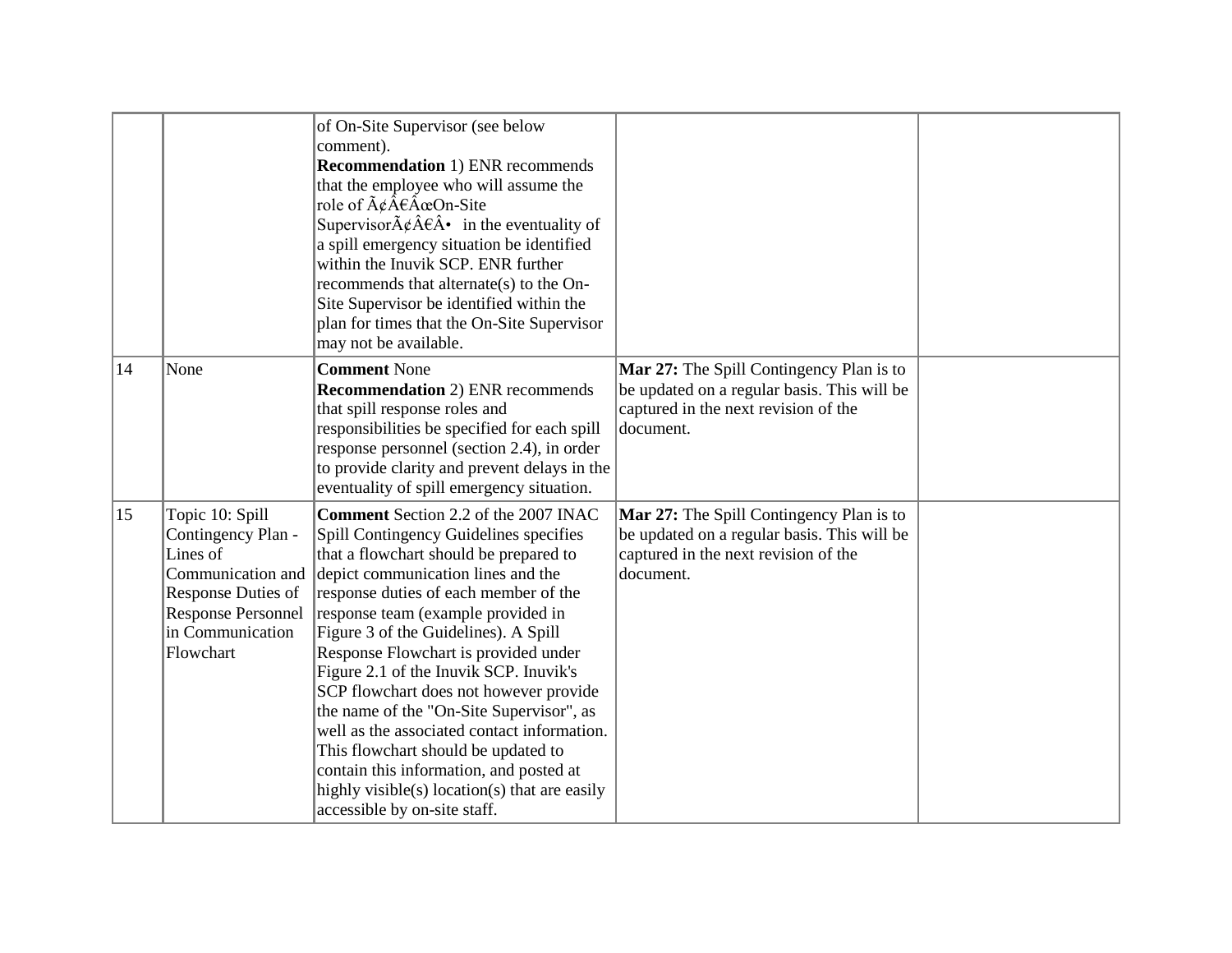|              |                                                                                                        | <b>Recommendation</b> 1) To prevent<br>confusion in time of emergency, the SCP<br>flowchart provided on page 10 should be<br>updated to provide the name of the On-<br>Site Supervisor.                                                                                                                                                                                                                                                                                                                                                                                     |                                                                                                                                              |  |
|--------------|--------------------------------------------------------------------------------------------------------|-----------------------------------------------------------------------------------------------------------------------------------------------------------------------------------------------------------------------------------------------------------------------------------------------------------------------------------------------------------------------------------------------------------------------------------------------------------------------------------------------------------------------------------------------------------------------------|----------------------------------------------------------------------------------------------------------------------------------------------|--|
| $ 16\rangle$ | None                                                                                                   | <b>Comment None</b><br><b>Recommendation</b> 2) Once the flowchart<br>diagram is updated with the name and<br>contact information of the On-Site<br>Supervisor (and alternate(s)), ENR also<br>recommends that this diagram be posted in<br>a highly visible place at each of Inuvik<br>waste management or recreational<br>facilities enumerated in section 1 where<br>hazardous substances are being stored<br>(near potential spill sources).                                                                                                                            | Mar 27: Noted                                                                                                                                |  |
| $ 17\rangle$ | Topic 11: Spill<br>Contingency Plan -<br>Immediately<br>Reportable Spill<br>Quantities –<br>Appendix A | Comment ENR's website, under<br>"Hazardous Material Spills - Reporting<br>Spills" provides "Reportable Quantities for captured in the next revision of the<br>NWT Spills. Appendix A of the current<br>SCP also provides a Table of Immediately<br>Reportable Spill Quantities for the<br>required various substances. ENR notes<br>that untreated sewage and wastewater is<br>currently missing from this Table.<br><b>Recommendation 1) ENR recommends</b><br>for Sewage and Wastewater to be added to<br>Inuvik SCP Appendix A: Reportable<br>Quantities for NWT Spills. | Mar 27: The Spill Contingency Plan is to<br>be updated on a regular basis. This will be<br>document.                                         |  |
| 18           | Topic 12: Spill<br>Contingency Plan -<br>Section 2.11.7: Spill<br>Under Ice                            | <b>Comment Section 2.11.7 provides</b><br>information on the planned spill<br>emergency procedures if a spill was to<br>occur on the ice, but does not provide<br>which procedures would be considered if a<br>spill was to migrate under ice.                                                                                                                                                                                                                                                                                                                              | Mar 27: The Spill Contingency Plan is to<br>be updated on a regular basis. This will be<br>captured in the next revision of the<br>document. |  |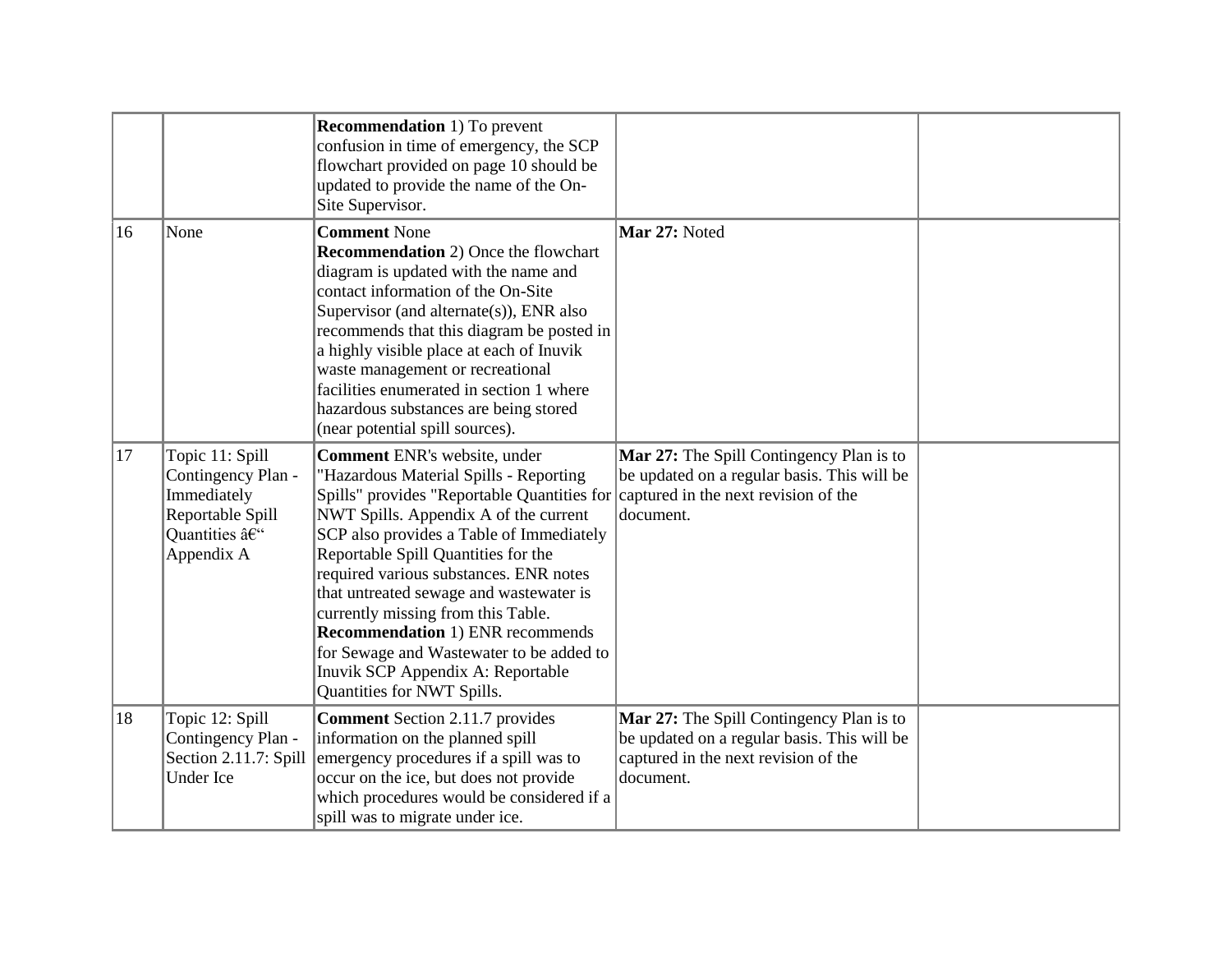|             |                     | <b>Recommendation 1) ENR recommends</b><br>that details on planned procedures to<br>recover spilled material under ice be<br>clarified and identified within<br>Inuvik $\tilde{A}\xi \hat{A} \in \hat{A}^{TM}$ s SCP. These<br>clarifications will help staff to plan ahead<br>and understand best possible response<br>procedures may this type of scenario was<br>to occur.                                                                                   |                                                                                                                                          |                             |
|-------------|---------------------|-----------------------------------------------------------------------------------------------------------------------------------------------------------------------------------------------------------------------------------------------------------------------------------------------------------------------------------------------------------------------------------------------------------------------------------------------------------------|------------------------------------------------------------------------------------------------------------------------------------------|-----------------------------|
|             |                     | <b>GTC Department of Cultural Heritage: Sharon Snowshoe</b>                                                                                                                                                                                                                                                                                                                                                                                                     |                                                                                                                                          |                             |
| $ $ ID      | <b>Topic</b>        | <b>Reviewer Comment/Recommendation</b>                                                                                                                                                                                                                                                                                                                                                                                                                          | <b>Proponent Response</b>                                                                                                                | <b>Board Staff Response</b> |
| 1           | <b>General File</b> | <b>Comment</b> (doc) GTC Department of<br><b>Cultural Heritage Cover Letter</b><br><b>Recommendation</b>                                                                                                                                                                                                                                                                                                                                                        |                                                                                                                                          |                             |
| $ 2\rangle$ | Comments            | <b>Comment</b> We have reviewed the above<br>application, and have no issues or<br>concerns at this time.<br><b>Recommendation</b> As with any<br>application, if archaeological or heritage<br>materials are encountered during the<br>development within the Gwich'in<br>Settlement Area, all work must cease<br>immediately as required by law, and the<br>DCH and the Prince of Wales Northern<br>Heritage Centre in Yellowknife must then<br>be contacted. | Mar 27: Noted, with respect to any future<br>development that might be contemplated.<br>No new development contemplated at this<br>time. |                             |
|             |                     | <b>Gwich'in Renewable Resources Board: Janet Boxwell</b>                                                                                                                                                                                                                                                                                                                                                                                                        |                                                                                                                                          |                             |
| $ $ ID      | <b>Topic</b>        | <b>Reviewer Comment/Recommendation</b>                                                                                                                                                                                                                                                                                                                                                                                                                          | <b>Proponent Response</b>                                                                                                                | <b>Board Staff Response</b> |
| 1           | <b>General File</b> | <b>Comment</b> (doc) GRRB Letter<br><b>Recommendation</b>                                                                                                                                                                                                                                                                                                                                                                                                       |                                                                                                                                          |                             |
| $ 2\rangle$ | 5 year term renewal | <b>Comment GRRB</b> staff have reviewed this<br>application and has identified gaps in the<br>information provided. We offer the                                                                                                                                                                                                                                                                                                                                | Mar 27: Noted. Past performance of the<br>Town's operations have historically been<br>compliant with the Water License                   |                             |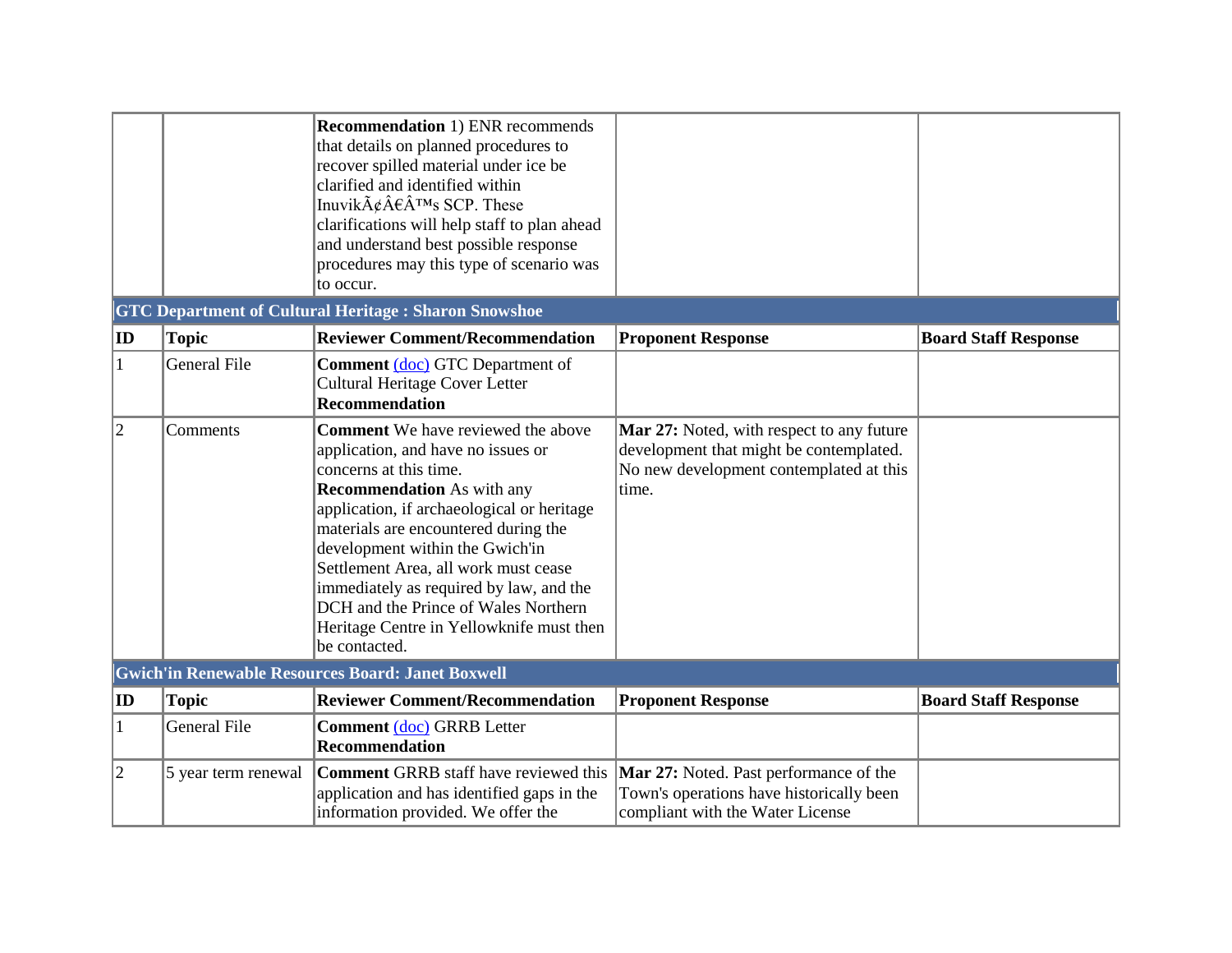|                |                                    | following comments and<br>recommendations for the consideration of<br>the Board<br><b>Recommendation</b> Staff recommend a 5<br>year renewal term be approved, rather than will close the gaps of information.<br>a 10 year renewal term as requested, in<br>order to address the gaps indicated below<br>and to make revisions or to obtain more<br>information as needed | requirements, where 10 year renewals<br>have occured. Updates to information,<br>plans and maintenance procedures<br>required during the Water License period                                                                                                                                                                                                                                                                                                                                                                                                                                                                                                                                     |  |
|----------------|------------------------------------|----------------------------------------------------------------------------------------------------------------------------------------------------------------------------------------------------------------------------------------------------------------------------------------------------------------------------------------------------------------------------|---------------------------------------------------------------------------------------------------------------------------------------------------------------------------------------------------------------------------------------------------------------------------------------------------------------------------------------------------------------------------------------------------------------------------------------------------------------------------------------------------------------------------------------------------------------------------------------------------------------------------------------------------------------------------------------------------|--|
| $ 3\rangle$    | Compliance                         | <b>Comment</b> . Staff notice in the Detailed<br>Compliance Table of the Municipal Water<br>Licence provided that a Sewage<br>Management Plan is required under Part<br>B, item 11 and was due July 1, 2011 and is issued on the grounds that extensive<br>still outstanding.<br><b>Recommendation</b> Provide update on<br>status of these actions.                       | <b>Mar 27:</b> Inuvik's existing sewage<br>treatment system meets Federal and<br>Territorial standards. It is in compliance<br>with Inuvik's water licence, which was<br>studies of East Channel throughout the<br>seasonal cycle found no public health or<br>environmental concerns, aside from<br>limited environmental effects within a<br>small mixing zone. When the 2006 licence<br>was written, it was understood that new<br>Federal standards for the North were soon<br>to be put in place, but have yet to<br>materialize or be promulgated by GNWT.<br>A Sewage Management Plan in line with<br>the new standards will be completed once<br>the new standards have been established. |  |
| $\overline{4}$ | Compliance                         | <b>Comment</b> . Staff notice in the Detailed<br>Compliance Table of the Municipal Water<br>Licence provided that the water intake fish<br>screen is the improper size and this has<br>been outstanding since 2011.<br><b>Recommendation</b> Provide update on<br>status of these actions.                                                                                 | <b>Mar 27:</b> As noted in the application<br>report, Section 2.2.1, the Hidden Lake<br>intake and former seasonal East Channel<br>intake have been phased out of use and<br>will no longer be in operation. The screen<br>referenced is no longer in use.                                                                                                                                                                                                                                                                                                                                                                                                                                        |  |
| 5              | Hazardous waste<br>management plan | <b>Comment</b> No hazardous waste<br>management plan has been submitted with report, Section 2.4.1, hazardous waste                                                                                                                                                                                                                                                        | <b>Mar 27:</b> As noted in the application                                                                                                                                                                                                                                                                                                                                                                                                                                                                                                                                                                                                                                                        |  |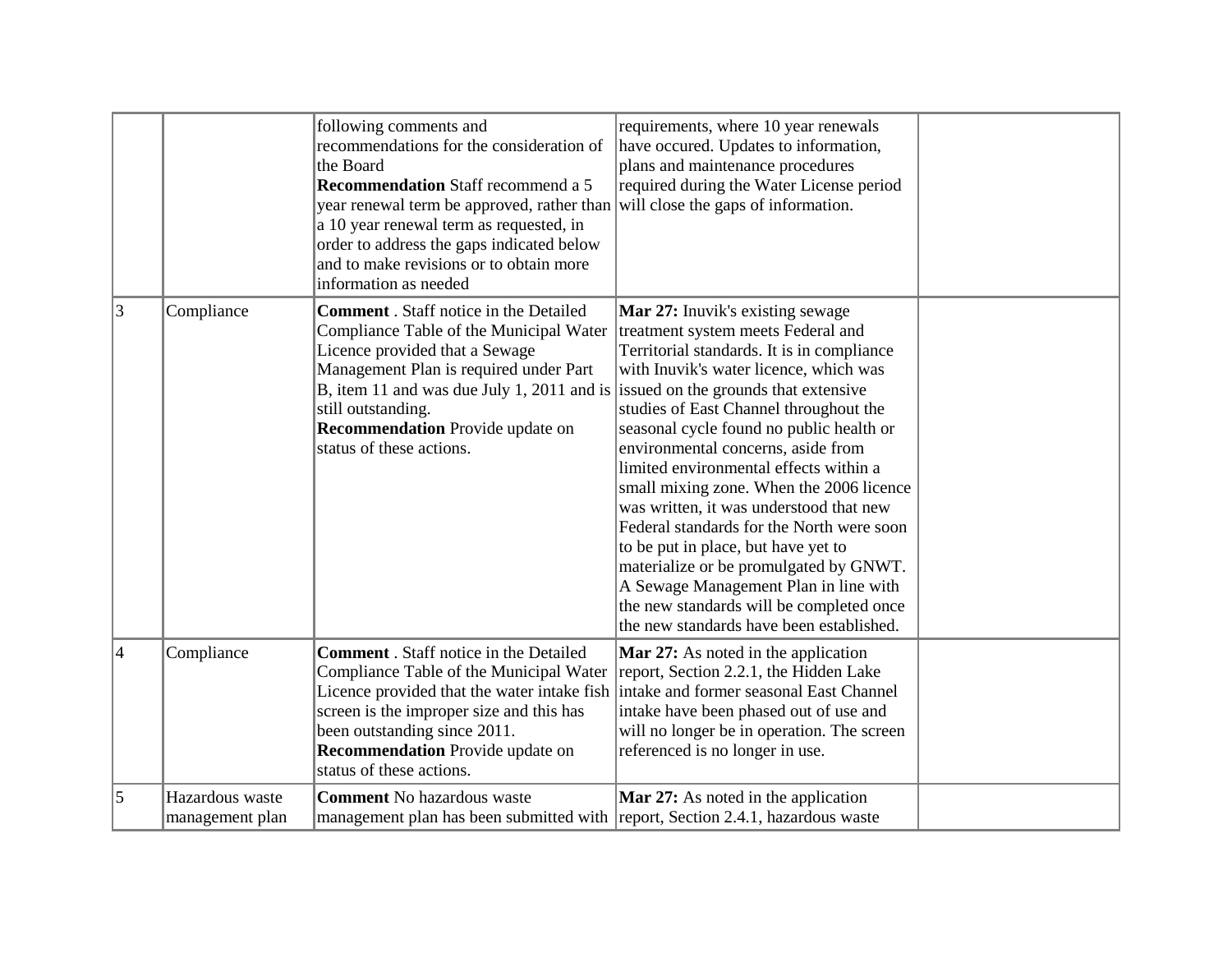|                |                                                                          | the current application.<br><b>Recommendation</b> submit hazardous<br>waste management plan                                                                                                                                                                                                                                                                                                                                                                                                                                                                                                                                                      | management is noted as in accordance<br>with ENR guidelines. Batteries and paints<br>are separated out and located at solid<br>waste facility in designated (signed)<br>locations.                                                                                                                                                                                                                                                                                                                                                                                                                                                                |  |
|----------------|--------------------------------------------------------------------------|--------------------------------------------------------------------------------------------------------------------------------------------------------------------------------------------------------------------------------------------------------------------------------------------------------------------------------------------------------------------------------------------------------------------------------------------------------------------------------------------------------------------------------------------------------------------------------------------------------------------------------------------------|---------------------------------------------------------------------------------------------------------------------------------------------------------------------------------------------------------------------------------------------------------------------------------------------------------------------------------------------------------------------------------------------------------------------------------------------------------------------------------------------------------------------------------------------------------------------------------------------------------------------------------------------------|--|
| 6              | <b>Sewage Treatment</b><br><b>Facility Operations</b><br>and Maintenance | <b>Comment</b> The Sewage Treatment Facility<br>Operations and Maintenance (OM)<br>Manual provided appears to lack current<br>information. References cited are from<br>1993 and earlier. For example, the OM<br>manual refers to a 1993 sludge transfer<br>operation and states that accumulation<br>needs to be monitored by survey every<br>two or three years. Have there been more<br>recent sludge transfer operations? What<br>were the results? At what frequency is the<br>rate of accumulation monitored and<br>surveyed?<br><b>Recommendation</b> update the Sewage<br><b>Treatment Facility Operations and</b><br>Maintenance manual | Mar 27: Updates to the STF O&M were<br>last completed in March of 2012, however<br>much of the original information from<br>older versions remains relevant. As noted<br>in the application report, Section 2.3.4, a<br>survey of the primary cells was completed<br>in 2006, with sludge accumulations well<br>below levels required for transfer. Both<br>the frequent observations of opeations saff<br>and the ongoing track of lagoon system<br>performance indicate that the primay cells<br>are operating as intended, and there is no<br>indication of need to pursue another<br>sludge transfer operation within the<br>foreseen future. |  |
| $\overline{7}$ | Landfill - Bears                                                         | <b>Comment</b> The Inuvik Landfill is an<br>attractant for bears. This creates a hazard<br>for people and increases mortality to bears<br>that have become habituated to this source<br>of food and are then killed by wildlife<br>officers. Grizzlies were assessed as a<br>species of Special Concern under the<br>federal Species at Risk Act in 2012 and<br>will be assessed by the NWT Species at<br>Risk Committee in April 2017. The solid<br>waste management plan does not address<br>alternatives to lethal dispatch of habituated<br>bears, such as fencing or other bear<br>deterrents that are used successfully                    | Mar 27: Bear deterrence from solid waste<br>sites and from townsites generally is a<br>well-known and seemingly somewhat<br>intractible problem, in communities<br>spanning the spectrum from Vancouver to<br>Inuvik and beyond. Inuvik would be very<br>pleased to host a GNWT-funded research<br>project. The results would have<br>application at all northern communities,<br>and quite likely throughout Canada.                                                                                                                                                                                                                             |  |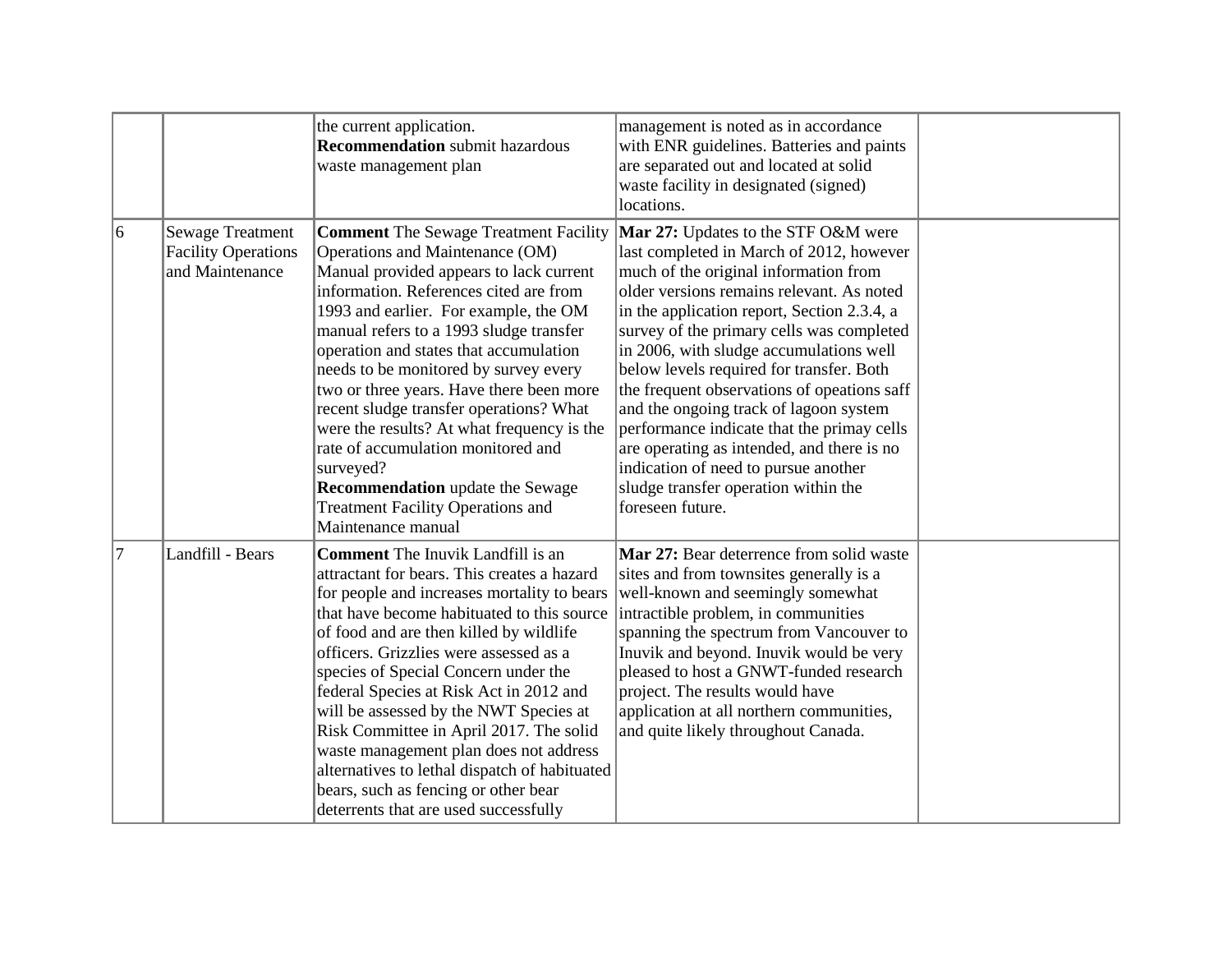|                |                                                | elsewhere.<br><b>Recommendation</b> Recommendation:<br>investigate bear deterrent methods and<br>other alternatives to killing bears at the<br>Inuvik Landfill.                                                                                                                                                                                                                                                                                                                                                                                                                                                                                                                                                                                                                                                                                                                                                                                                                                                        |                                                                                                                                                                                                                                                      |  |
|----------------|------------------------------------------------|------------------------------------------------------------------------------------------------------------------------------------------------------------------------------------------------------------------------------------------------------------------------------------------------------------------------------------------------------------------------------------------------------------------------------------------------------------------------------------------------------------------------------------------------------------------------------------------------------------------------------------------------------------------------------------------------------------------------------------------------------------------------------------------------------------------------------------------------------------------------------------------------------------------------------------------------------------------------------------------------------------------------|------------------------------------------------------------------------------------------------------------------------------------------------------------------------------------------------------------------------------------------------------|--|
| $\overline{8}$ | Surface drainage<br>from the Baldy<br>Landfill | <b>Comment</b> Staff request more information<br>about the surface drainage from the Baldy<br>Landfill. According to the map provided<br>in Fig 2.1 ( $p26$ ) of the application, there<br>appears to be an ephemeral stream that<br>may drain into Boot Creek and ultimately<br>into Boot Lake, upstream of the water<br>intake pipe. As permafrost warming and<br>melt increases due to anticipated long term<br>climate changes, it is expected there will<br>be changes to current surface and<br>subsurface drainage patterns.<br><b>Recommendation</b> Recommendation: that<br>additional SNP surface water monitoring<br>stations be established at Boot Creek<br>where it drains into Boot Lake as well as<br>where Boot Creek drains out of the lake<br>and into the East Channel upstream of the<br>water intake pipe. Recommendation: that<br>groundwater monitoring stations be<br>established upstream of the water intake<br>pipe as well as along the outflow of the<br>effluent from the sewage lagoon | Mar 27: Noted                                                                                                                                                                                                                                        |  |
| 9              | Permafrost<br>considerations                   | <b>Comment</b> In Section 3: Projected Outlook <b>Mar 27:</b> Warming climate and loss of<br>and Trends of the Submission in support<br>of Inuvik's Applicatrion there is no<br>discussion of potential impacts of melting<br>permafrost on Inuvik's water supply and<br>infrastructure or sewage effluent and<br>infrastructure                                                                                                                                                                                                                                                                                                                                                                                                                                                                                                                                                                                                                                                                                       | permafroast poses potentially serious<br>threats to all manner of townsite<br>infrastructure, in economic terms perhaps<br>most seriously to building foundations. All<br>permafrost-region communities are<br>vulnerable, though to varying degrees |  |